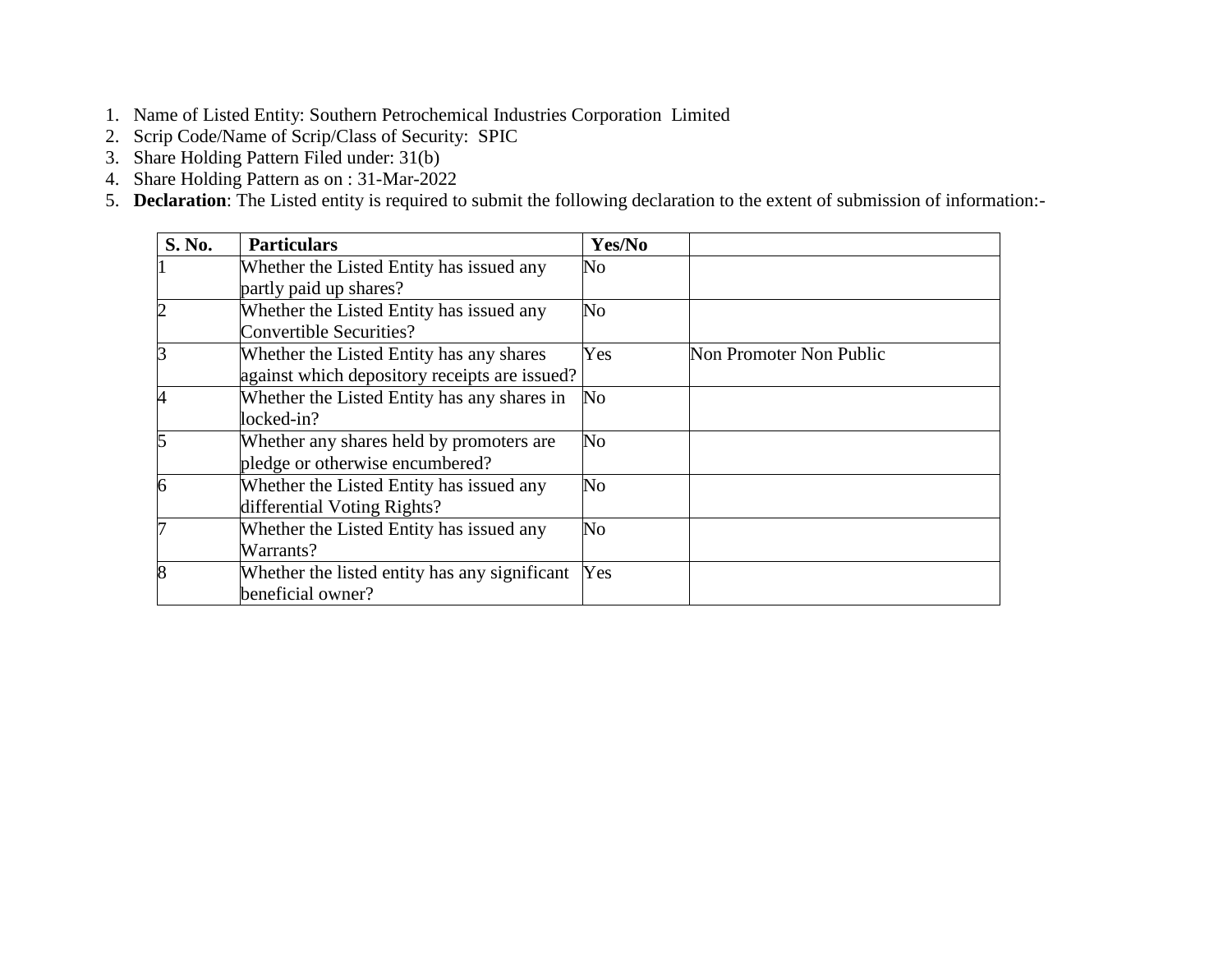| Category of<br>shareholder |                                          | No. of fully<br>paid up<br>Nos. of<br>equity<br>shareh<br>olders<br>shares |              | No. of<br>Partly<br>paid-up | No. of<br>shares<br>underlying                                      | Total nos.<br>shares held<br>$(VII) =$ | No. of<br>Number of Voting Rights held in<br><b>Shares</b><br>Shareholding as a<br>each class of securities<br>Underlying<br>% of total no. of<br>(IX)<br>Outstanding<br>shares (calculated<br>convertible<br>as per SCRR,<br>percentage of | Shareholding, as<br>$a$ % assuming full<br>conversion of<br>convertible<br>securities (as a |                                      | Number<br>οt<br>Locked<br>in<br>shares<br>(XII) | Number of<br><b>Shares</b><br>pledged or<br>otherwise<br>encumbered<br>(XIII) | Number of<br>equity shares<br>held in<br>dematerialized |                                                                          |            |                                                              |                                                |               |
|----------------------------|------------------------------------------|----------------------------------------------------------------------------|--------------|-----------------------------|---------------------------------------------------------------------|----------------------------------------|---------------------------------------------------------------------------------------------------------------------------------------------------------------------------------------------------------------------------------------------|---------------------------------------------------------------------------------------------|--------------------------------------|-------------------------------------------------|-------------------------------------------------------------------------------|---------------------------------------------------------|--------------------------------------------------------------------------|------------|--------------------------------------------------------------|------------------------------------------------|---------------|
|                            | (II)                                     | (III)                                                                      | held<br>(IV) | Equity<br>(V)               | Depository<br>$\frac{Equation(1, 1)}{1 - 1}$ shares held $Receipts$ | $(IV)+(V)+$<br>(VI)                    | $1957$ ) (VIII) As a<br>% of $(A+B+C2)$                                                                                                                                                                                                     | Class<br>eg: X                                                                              | No of Voting Rights<br>Class<br>eg:y | Total                                           | Total as a<br>% of<br>$(A+B+C)$                                               | securities<br><i>(including)</i><br>Warrants)<br>(X)    | diluted share<br>$capital) (XI)=$<br>$(VII)+(X)$ As a %<br>of $(A+B+C2)$ | No.<br>(a) | As $a\%$<br>of total No.<br>$Shares$ ( <i>a</i> )<br>held(b) | As a % of<br>total<br><b>Shares</b><br>held(b) | form<br>(XIV) |
| A                          | Promoter &<br>Promoter Group             |                                                                            | 99545488     |                             |                                                                     | 99545488                               | 53.28                                                                                                                                                                                                                                       | 99545488 0                                                                                  |                                      | 99545488 53.28                                  |                                                                               |                                                         | 53.28                                                                    |            |                                                              |                                                | 99545488      |
| В                          | Public                                   | 91242                                                                      | 87303048     |                             |                                                                     | 87303048                               | 46.72                                                                                                                                                                                                                                       | 87303048 0                                                                                  |                                      | 87303048 46.72                                  |                                                                               |                                                         | 46.72                                                                    |            |                                                              |                                                | 83492602      |
| ĸ.                         | Non Promoter-<br>Non Public              |                                                                            |              |                             | 16791800                                                            | 16791800                               | 8.99                                                                                                                                                                                                                                        |                                                                                             |                                      |                                                 |                                                                               |                                                         |                                                                          |            |                                                              |                                                | 16791800      |
| C <sub>1</sub>             | Shares underlying 1<br>DRs.              |                                                                            |              |                             | 16791800                                                            | 16791800                               |                                                                                                                                                                                                                                             |                                                                                             |                                      |                                                 |                                                                               |                                                         |                                                                          |            |                                                              |                                                | 16791800      |
| C <sub>2</sub>             | Shares held by<br><b>Employee Trusts</b> |                                                                            |              |                             |                                                                     |                                        |                                                                                                                                                                                                                                             |                                                                                             |                                      |                                                 |                                                                               |                                                         |                                                                          |            |                                                              |                                                |               |
|                            | Total                                    | 91254                                                                      | 186848536    |                             | 16791800                                                            | 203640336                              | 100                                                                                                                                                                                                                                         | 18684853 0                                                                                  |                                      | 18684853 100                                    |                                                                               |                                                         | 100                                                                      |            |                                                              |                                                | 199829890     |

Table I - Summary Statement holding of specified securities

Table II - Statement showing shareholding pattern of the Promoter and Promoter Group

| Category & Name<br>of the<br><b>Shareholders</b><br>(I)                          | PAN<br>(II)     | No. of<br>shareholder paid up<br>(III) | No. of fully<br>equity<br>(IV) | Partly<br>held(V) | Nos. of shares Total nos.<br>paid-up underlying<br>equity Depository<br>shares held shares Receipts (VI) IV+V+VI) | shares held<br>$(VII =$ | Shareholding<br>% calculated<br>as per SCRR,<br>1957 As a $%$<br>of $(A+B+C2)$ |           | each class of securities          | (IX)              | Number of Voting Rights held in    | convertible<br>securities      | No. of Shares Shareholding,<br>Underlying as a % assuming Locked in shares<br>Outstanding full conversion of (XII)<br>Convertible<br>securities (as a | Number of  |                                       | Number of<br><b>Shares</b><br>pledged or<br>otherwise<br>encumbered form | Number of<br>equity shares<br>held in<br>dematerialized |
|----------------------------------------------------------------------------------|-----------------|----------------------------------------|--------------------------------|-------------------|-------------------------------------------------------------------------------------------------------------------|-------------------------|--------------------------------------------------------------------------------|-----------|-----------------------------------|-------------------|------------------------------------|--------------------------------|-------------------------------------------------------------------------------------------------------------------------------------------------------|------------|---------------------------------------|--------------------------------------------------------------------------|---------------------------------------------------------|
|                                                                                  |                 |                                        |                                |                   |                                                                                                                   |                         | (VIII)                                                                         | Class     | No of Voting Rights<br>Class<br>Y | Tot<br>al         | Total as a<br>% of total<br>Voting | (including<br>Warrants)<br>(X) | Percentage of<br>diluted share<br>capital) $(XI) =$<br>$(VII)+(X)$ as a %                                                                             | No.<br>(a) | As a $%$<br>of total<br><b>Shares</b> | (XIII)<br>No. As $a\%$<br>$(a)$ of total<br>shares                       | (XIV)                                                   |
| Indian                                                                           |                 |                                        |                                |                   |                                                                                                                   |                         |                                                                                |           |                                   |                   | rights                             |                                | $of A+B+C2$                                                                                                                                           |            | held (b)                              | held (b)                                                                 |                                                         |
| Individuals/Hindu<br>undivided Family                                            |                 |                                        | 45450                          |                   |                                                                                                                   | 45450                   | 0.02                                                                           | 45450     |                                   | 45450 0.02        |                                    |                                | 0.02                                                                                                                                                  |            |                                       |                                                                          | 45450                                                   |
| ASHWIN C<br><b>MUTHIAH</b>                                                       | AAEPA41<br>148H |                                        | 45450                          |                   |                                                                                                                   | 45450                   | 0.02                                                                           | 45450     |                                   | 45450 0.02        |                                    |                                | 0.02                                                                                                                                                  |            |                                       |                                                                          | 45450                                                   |
| Central Government/<br>State Government(s)                                       |                 |                                        | 8840000                        |                   |                                                                                                                   | 8840000                 | 4.73                                                                           | 8840000 0 |                                   | 88400 4.73        |                                    |                                | 4.73                                                                                                                                                  |            |                                       |                                                                          | 8840000                                                 |
| <b>TAMILNADU</b><br><b>INDUSTRIAL</b><br><b>DEVELOPMENT</b><br>CORPORATION<br>TD | AAACT<br>3409P  |                                        | 8840000                        |                   |                                                                                                                   | 8840000                 | 4.73                                                                           | 8840000 0 |                                   | 88400 4.73        |                                    |                                | 4.73                                                                                                                                                  |            |                                       |                                                                          | 8840000                                                 |
| inancial<br><b>Institutions/Banks</b>                                            |                 |                                        |                                |                   |                                                                                                                   |                         |                                                                                |           |                                   |                   |                                    |                                |                                                                                                                                                       |            |                                       |                                                                          |                                                         |
| Any Other (specify)                                                              |                 |                                        | 71745263                       |                   |                                                                                                                   | 71745263                | 38.4                                                                           | 7174526 0 |                                   | 71745 38.4<br>263 |                                    |                                | 38.4                                                                                                                                                  |            |                                       |                                                                          | 71745263                                                |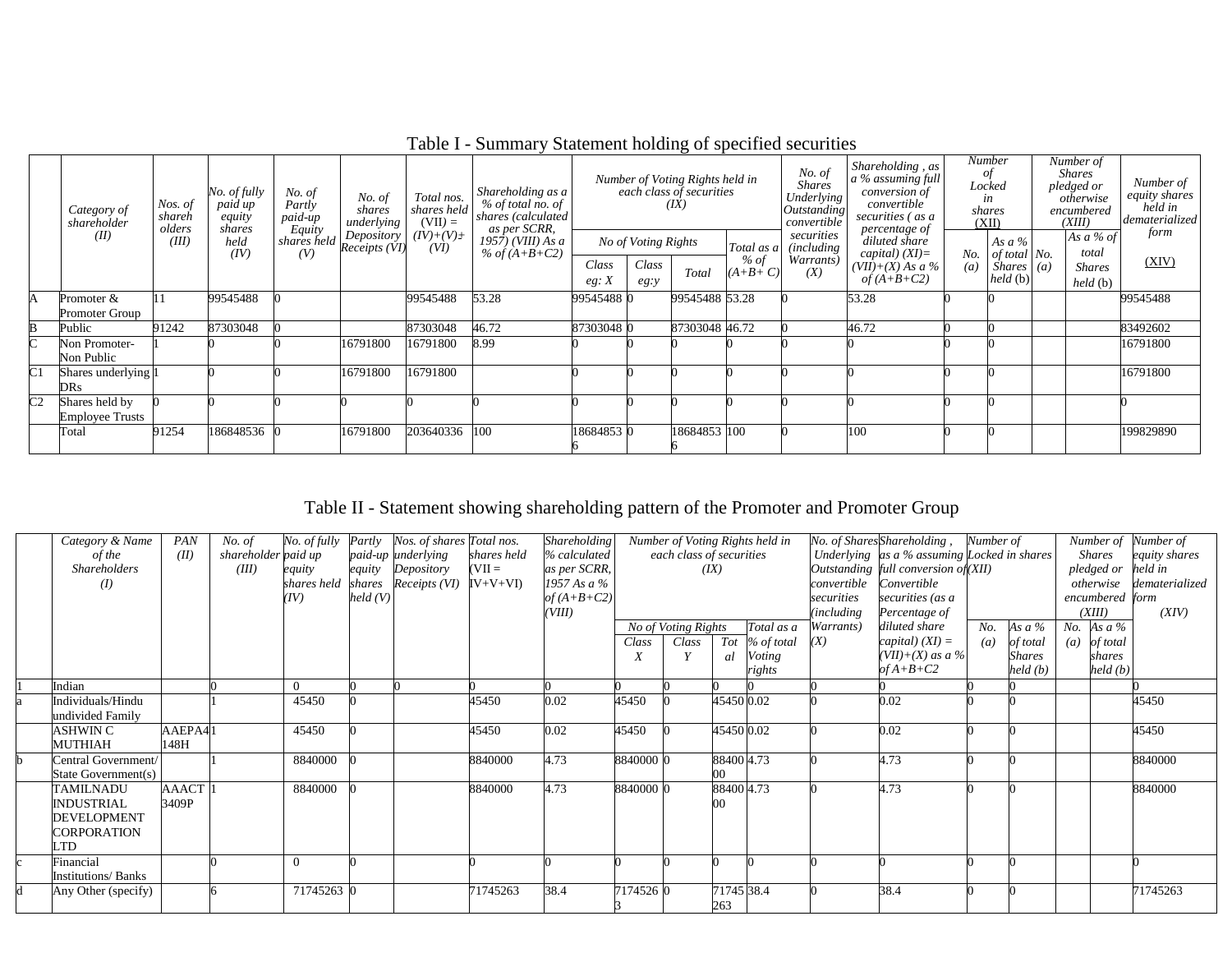| <b>Bodies Corporate</b>            |                             | 15              | 71715463 0     |  | 71715463 | 38.38 | 7171546 0 | 71715 38.38<br>463 |  | 38.38 |  | 71715463 |
|------------------------------------|-----------------------------|-----------------|----------------|--|----------|-------|-----------|--------------------|--|-------|--|----------|
| <b>AMI HOLDINGS</b>                | AABCP11                     |                 | 37276700 0     |  | 37276700 | 19.95 | 3727670 0 | 37276 19.95        |  | 19.95 |  | 37276700 |
| PRIVATE LIMITED 877G               |                             |                 |                |  |          |       |           | 700                |  |       |  |          |
| LOTUS                              | AABCL                       |                 | 27995454 0     |  | 27995454 | 14.98 | 2799545 0 | 27995 14.98        |  | 14.98 |  | 27995454 |
| <b>FERTILIZERS</b>                 | 0193K                       |                 |                |  |          |       |           | 454                |  |       |  |          |
| PRIVATE LIMITED                    |                             |                 |                |  |          |       |           |                    |  |       |  |          |
| <b>SICAGEN INDIA</b><br>LIMITED    | AAKCS <sub>1</sub><br>5770J |                 | 4576424        |  | 4576424  | 2.45  | 4576424 0 | 45764 2.45<br>24   |  | 2.45  |  | 4576424  |
| <b>SOUTH INDIA</b>                 | AABCS01                     |                 | 1636900        |  | 1636900  | 0.88  | 1636900 0 | 16369 0.88         |  | 0.88  |  | 1636900  |
| <b>HOUSE ESTATES</b>               | 520M                        |                 |                |  |          |       |           | $00\,$             |  |       |  |          |
| <b>AND PROPERTIES</b>              |                             |                 |                |  |          |       |           |                    |  |       |  |          |
| <b>LTD</b>                         |                             |                 |                |  |          |       |           |                    |  |       |  |          |
| <b>SOUTH INDIA</b>                 | AAACS <sup>1</sup>          |                 | 229985         |  | 229985   | 0.12  | 229985    | 22998 0.12         |  | 0.12  |  | 229985   |
| <b>TRAVELS PVT</b><br>LTD          | 3792E                       |                 |                |  |          |       |           |                    |  |       |  |          |
| <b>ACM</b>                         | AAACA <sub>0</sub>          |                 | $\overline{0}$ |  |          |       |           |                    |  |       |  |          |
| <b>EDUCATIONAL</b>                 | 5809J                       |                 |                |  |          |       |           |                    |  |       |  |          |
| <b>FOUNDATION</b>                  |                             |                 |                |  |          |       |           |                    |  |       |  |          |
| Partnership Firms                  |                             |                 | 29800          |  | 29800    | 0.02  | 29800     | 29800 0.02         |  | 0.02  |  | 29800    |
| South India                        | AASFS2 <sup>1</sup>         |                 | 29800          |  | 29800    | 0.02  | 29800     | 29800 0.02         |  | 0.02  |  | 29800    |
| Investments and<br>Associates      | 784H                        |                 |                |  |          |       |           |                    |  |       |  |          |
| Sub-Total $(A)(1)$                 |                             | $\mathbf{R}$    | 80630713 0     |  | 80630713 | 43.15 | 8063071 0 | 80630 43.15        |  | 43.15 |  | 80630713 |
|                                    |                             |                 |                |  |          |       |           | 713                |  |       |  |          |
| Foreign                            |                             |                 | $\overline{0}$ |  |          |       |           |                    |  |       |  |          |
| Individuals (Non-                  |                             |                 | $\theta$       |  |          |       |           |                    |  |       |  |          |
| Resident Individuals/              |                             |                 |                |  |          |       |           |                    |  |       |  |          |
| Foreign Individuals)<br>Government |                             |                 | $\theta$       |  |          |       |           |                    |  |       |  |          |
| Institutions                       |                             |                 | $\overline{0}$ |  |          |       |           |                    |  |       |  |          |
| Foreign Portfolio                  |                             |                 | $\overline{0}$ |  |          |       |           |                    |  |       |  |          |
| Investor                           |                             |                 |                |  |          |       |           |                    |  |       |  |          |
| Any Other (specify)                |                             |                 | 18914775 0     |  | 18914775 | 10.12 | 1891477 0 | 18914 10.12        |  | 10.12 |  | 18914775 |
|                                    |                             |                 |                |  |          |       |           | 775                |  |       |  |          |
| <b>Bodies Corporate</b>            |                             |                 | 18914775 0     |  | 18914775 | 10.12 | 18914770  | 18914 10.12<br>775 |  | 10.12 |  | 18914775 |
| FICON HOLDINGS AABCF01             |                             |                 | 15682775 0     |  | 15682775 | 8.39  | 15682770  | 15682 8.39         |  | 8.39  |  | 15682775 |
| <b>TD</b>                          | 667J                        |                 |                |  |          |       |           | 775                |  |       |  |          |
| <b>RANFORD</b>                     | AADCR <sup>1</sup>          |                 | 1910000        |  | 1910000  | 1.02  | 1910000 0 | 19100 1.02         |  | 1.02  |  | 1910000  |
| <b>INVESTMENTS</b>                 | 5452K                       |                 |                |  |          |       |           | $00\,$             |  |       |  |          |
| LTD<br><b>DARNOLLY</b>             | AACCD <sup>1</sup>          |                 | 1322000        |  | 1322000  | 0.71  | 1322000 0 | 13220 0.71         |  | 0.71  |  | 1322000  |
| <b>INVESTMENTS</b>                 | 5610N                       |                 |                |  |          |       |           | $00\,$             |  |       |  |          |
| <b>TD</b>                          |                             |                 |                |  |          |       |           |                    |  |       |  |          |
| Sub-Total $(A)(2)$                 |                             | l٩              | 18914775 0     |  | 18914775 | 10.12 | 18914770  | 18914 10.12        |  | 10.12 |  | 18914775 |
|                                    |                             |                 |                |  |          |       |           | 775                |  |       |  |          |
| <b>Total Shareholding</b>          |                             | $\overline{11}$ | 99545488 0     |  | 99545488 | 53.27 | 99545480  | 99545 53.27        |  | 53.27 |  | 99545488 |
| of Promoter and<br>Promoter Group  |                             |                 |                |  |          |       |           | 488                |  |       |  |          |
| $(A)=(A)(1)+(A)(2)$                |                             |                 |                |  |          |       |           |                    |  |       |  |          |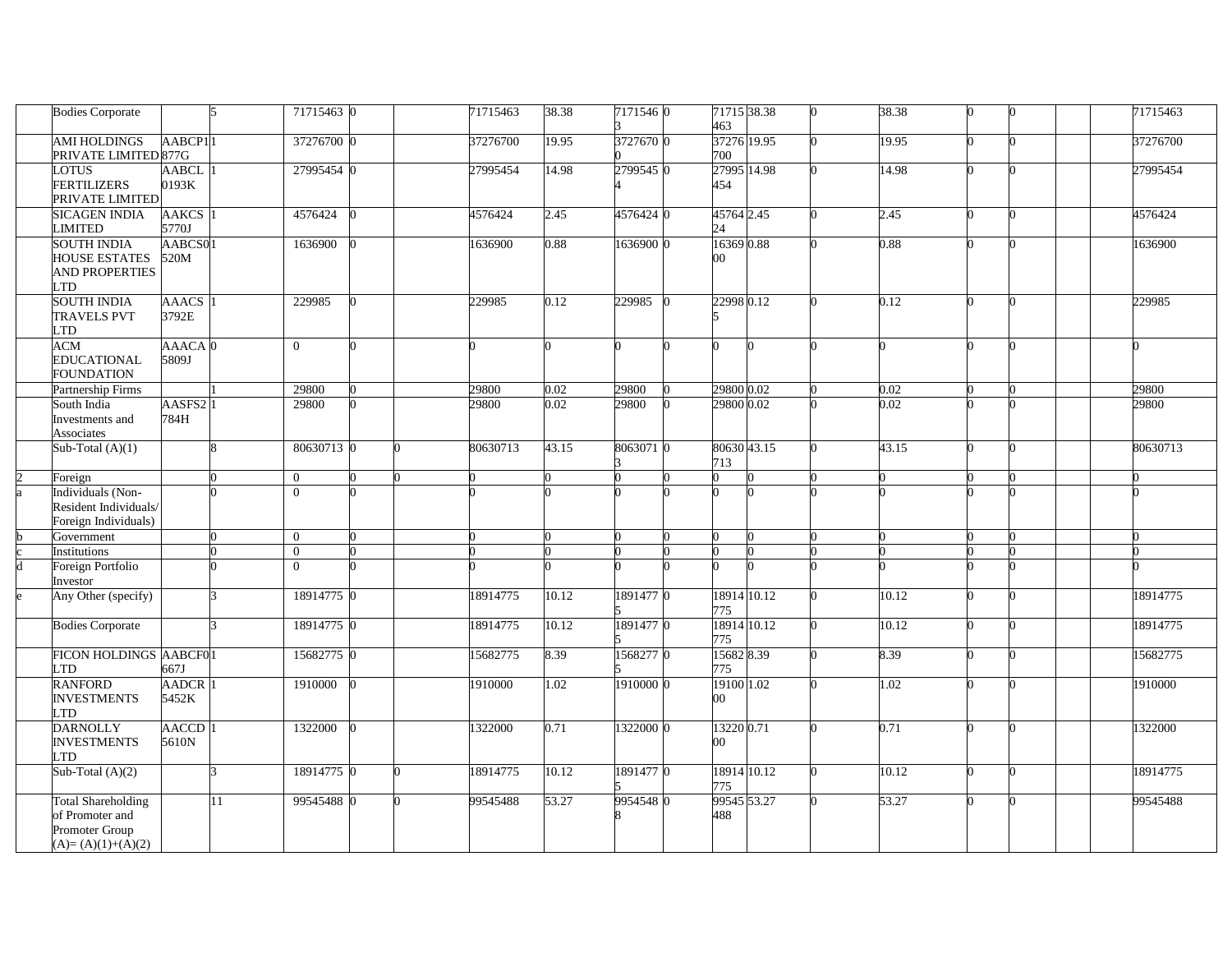# Table III - Statement showing shareholding pattern of the Public shareholder

| Category & Name             | PAN   | No. of                | No. of     | Partly  | Nos. of shares Total nos. |             | Shareholding     |          |                     |                          | Number of Voting Rights held in | No. of Shares      | Shareholding,                    | Number of         |          | Number of         |            | Number of      |
|-----------------------------|-------|-----------------------|------------|---------|---------------------------|-------------|------------------|----------|---------------------|--------------------------|---------------------------------|--------------------|----------------------------------|-------------------|----------|-------------------|------------|----------------|
| of the                      | (II)  | shareholderfully paid |            | paid-up | underlying                | shares held | % calculated     |          |                     | each class of securities |                                 | Underlying         | as a % assuming Locked in shares |                   |          | <b>Shares</b>     |            | equity shares  |
| Shareholders                |       | (III)                 | up equity  | equity  | Depository                | $=$ IIV)    | as per SCRR,     |          |                     | (X)                      |                                 | <b>Outstanding</b> | full conversion of (XII)         |                   |          |                   | pledged or | held in        |
| (I)                         |       |                       | shares     | shares  | $Receipts (VI)$ $IV+V+VI$ |             | $1957$ As a % of |          |                     |                          |                                 | convertible        | Convertible                      |                   |          | otherwise         |            | dematerialized |
|                             |       |                       | held (IV)  | held(V) |                           |             | $(A+B+C2)$       |          |                     |                          |                                 | securities         | securities (as a                 |                   |          | encumbered        |            | form           |
|                             |       |                       |            |         |                           |             | (VIII)           |          |                     |                          |                                 | <i>including</i>   | Percentage of                    |                   |          |                   | (XIII)     | (XIV)          |
|                             |       |                       |            |         |                           |             |                  |          | No of Voting Rights |                          | Total as                        |                    | Warrants) (X) diluted share      | No.               | As a $%$ | No.               | As $a\%$   |                |
|                             |       |                       |            |         |                           |             |                  | Class    | Class               |                          | Total a % of                    |                    | capital) $(XI) =$                | $\left( a\right)$ | of total | $\left( a\right)$ | of total   |                |
|                             |       |                       |            |         |                           |             |                  |          |                     |                          | total                           |                    | $(VII)+(X)$ as a %               |                   | Shares   |                   | shares     |                |
|                             |       |                       |            |         |                           |             |                  |          |                     |                          | Voting                          |                    | $of A+B+C2$                      |                   | held (b) |                   | held(b)    |                |
|                             |       |                       |            |         |                           |             |                  |          |                     |                          | rights                          |                    |                                  |                   |          |                   |            |                |
| nstitutions                 |       |                       |            |         |                           |             |                  |          |                     |                          |                                 |                    |                                  |                   |          |                   |            |                |
| Mutual Funds/               |       | 12                    | 10750      |         |                           | 10750       | 0.01             | 10750    |                     | 10750                    | 0.01                            |                    | 0.01                             |                   |          |                   |            | 900            |
| Venture Capital             |       |                       |            |         |                           |             |                  |          |                     |                          |                                 |                    |                                  |                   |          |                   |            |                |
| unds <sup>.</sup>           |       |                       |            |         |                           |             |                  |          |                     |                          |                                 |                    |                                  |                   |          |                   |            |                |
| Alternate Investment        |       |                       |            |         |                           |             |                  |          |                     |                          |                                 |                    |                                  |                   |          |                   |            |                |
| unds                        |       |                       |            |         |                           |             |                  |          |                     |                          |                                 |                    |                                  |                   |          |                   |            |                |
| Foreign Venture             |       |                       |            |         |                           |             |                  |          |                     |                          |                                 |                    |                                  |                   |          |                   |            |                |
| Capital Investors           |       |                       |            |         |                           |             |                  |          |                     |                          |                                 |                    |                                  |                   |          |                   |            |                |
| Foreign Portfolio           |       | 16                    | 1767738    |         |                           | 1767738     | 0.95             | 176773 0 |                     | 176773 0.95              |                                 |                    | 0.95                             |                   |          |                   |            | 1767738        |
| Investors                   |       |                       |            |         |                           |             |                  |          |                     |                          |                                 |                    |                                  |                   |          |                   |            |                |
| inancial                    |       | 50                    | 4474440    |         |                           | 4474440     | 2.39             | 447444 0 |                     | 447444 2.39              |                                 |                    | 2.39                             |                   |          |                   |            | 4456655        |
| Institutions/Banks          |       |                       |            |         |                           |             |                  |          |                     |                          |                                 |                    |                                  |                   |          |                   |            |                |
| <b>LIFE INSURANCE AAACL</b> |       |                       | 3926725    |         |                           | 3926725     | 2.1              | 392672 0 |                     | 392672 2.1               |                                 |                    | 2.1                              |                   |          |                   |            | 3926725        |
| CORPORATION OF 0582H        |       |                       |            |         |                           |             |                  |          |                     |                          |                                 |                    |                                  |                   |          |                   |            |                |
| NDIA                        |       |                       |            |         |                           |             |                  |          |                     |                          |                                 |                    |                                  |                   |          |                   |            |                |
| <b>Insurance Companies</b>  |       |                       | 550        |         |                           | 550         |                  | 550      |                     | 550                      |                                 |                    |                                  |                   |          |                   |            |                |
| Provident Funds/            |       |                       |            |         |                           |             |                  |          |                     |                          |                                 |                    |                                  |                   |          |                   |            |                |
| Pension Funds               |       |                       |            |         |                           |             |                  |          |                     |                          |                                 |                    |                                  |                   |          |                   |            |                |
| Any Other (specify)         |       |                       | 8100       |         |                           | 8100        |                  | 8100     |                     | 8100                     |                                 |                    |                                  |                   |          |                   |            |                |
|                             |       |                       | 8100       |         |                           | 8100        |                  |          |                     |                          |                                 |                    |                                  |                   |          |                   |            |                |
| Other                       |       |                       |            |         |                           |             |                  | 8100     |                     | 8100                     |                                 |                    |                                  |                   |          |                   |            |                |
| $Sub-Total(B)(1)$           |       | 91                    | 5261578    |         |                           | 6261578     | 3.35             | 626157 0 |                     | 626157 3.35              |                                 |                    | 3.35                             |                   |          |                   |            | 6225293        |
|                             |       |                       |            |         |                           |             |                  |          |                     |                          |                                 |                    |                                  |                   |          |                   |            |                |
| Central Government          |       |                       | 165804     |         |                           | 165804      | 0.09             | 165804 0 |                     | 165804 0.09              |                                 |                    | 0.09                             |                   |          |                   |            | 165804         |
| State Government(s)         |       |                       |            |         |                           |             |                  |          |                     |                          |                                 |                    |                                  |                   |          |                   |            |                |
| President of India          |       |                       |            |         |                           |             |                  |          |                     |                          |                                 |                    |                                  |                   |          |                   |            |                |
| Sub-Total $(B)(2)$          |       |                       | 165804     |         |                           | 165804      | 0.09             | 165804 0 |                     | 165804 0.09              |                                 |                    | 0.09                             |                   |          |                   |            | 165804         |
| Non-institutions            |       |                       |            |         |                           |             |                  |          |                     |                          |                                 |                    |                                  |                   |          |                   |            |                |
| Individuals -               |       | 86701                 | 53540599 0 |         |                           | 53540599    | 28.65            | 535405 0 |                     | 535405 28.65             |                                 |                    | 28.65                            |                   |          |                   |            | 50972729       |
|                             |       |                       |            |         |                           |             |                  | 99       |                     | 99                       |                                 |                    |                                  |                   |          |                   |            |                |
| Individual                  |       | 86496                 | 340803820  |         |                           | 34080382    | 18.24            | 340803 0 |                     | 340803 18.24             |                                 |                    | 18.24                            |                   |          |                   |            | 31512512       |
| shareholders holding        |       |                       |            |         |                           |             |                  | 82       |                     | 82                       |                                 |                    |                                  |                   |          |                   |            |                |
| nominal share capital       |       |                       |            |         |                           |             |                  |          |                     |                          |                                 |                    |                                  |                   |          |                   |            |                |
| up to Rs. 2 lakhs.          |       |                       |            |         |                           |             |                  |          |                     |                          |                                 |                    |                                  |                   |          |                   |            |                |
| Individual                  |       | 205                   | 19460217 0 |         |                           | 19460217    | 10.41            | 194602 0 |                     | 194602 10.41             |                                 |                    | 10.41                            |                   |          |                   |            | 19460217       |
| shareholders holding        |       |                       |            |         |                           |             |                  |          |                     | 17                       |                                 |                    |                                  |                   |          |                   |            |                |
| nominal share capital       |       |                       |            |         |                           |             |                  |          |                     |                          |                                 |                    |                                  |                   |          |                   |            |                |
| in excess of Rs. 2          |       |                       |            |         |                           |             |                  |          |                     |                          |                                 |                    |                                  |                   |          |                   |            |                |
| lakhs.                      |       |                       |            |         |                           |             |                  |          |                     |                          |                                 |                    |                                  |                   |          |                   |            |                |
| DOLLY KHANNA                | ADOPD |                       | 2103000 0  |         |                           | 2103000     | 1.13             | 210300 0 |                     | 210300 1.13              |                                 |                    | 1.13                             |                   | 0        |                   |            | 2103000        |
|                             | 7812J |                       |            |         |                           |             |                  |          |                     |                          |                                 |                    |                                  |                   |          |                   |            |                |
| <b>NBFCs</b> registered     |       |                       |            |         |                           |             |                  |          |                     |                          |                                 |                    |                                  |                   |          |                   |            |                |
| with RBI                    |       |                       |            |         |                           |             |                  |          |                     |                          |                                 |                    |                                  |                   |          |                   |            |                |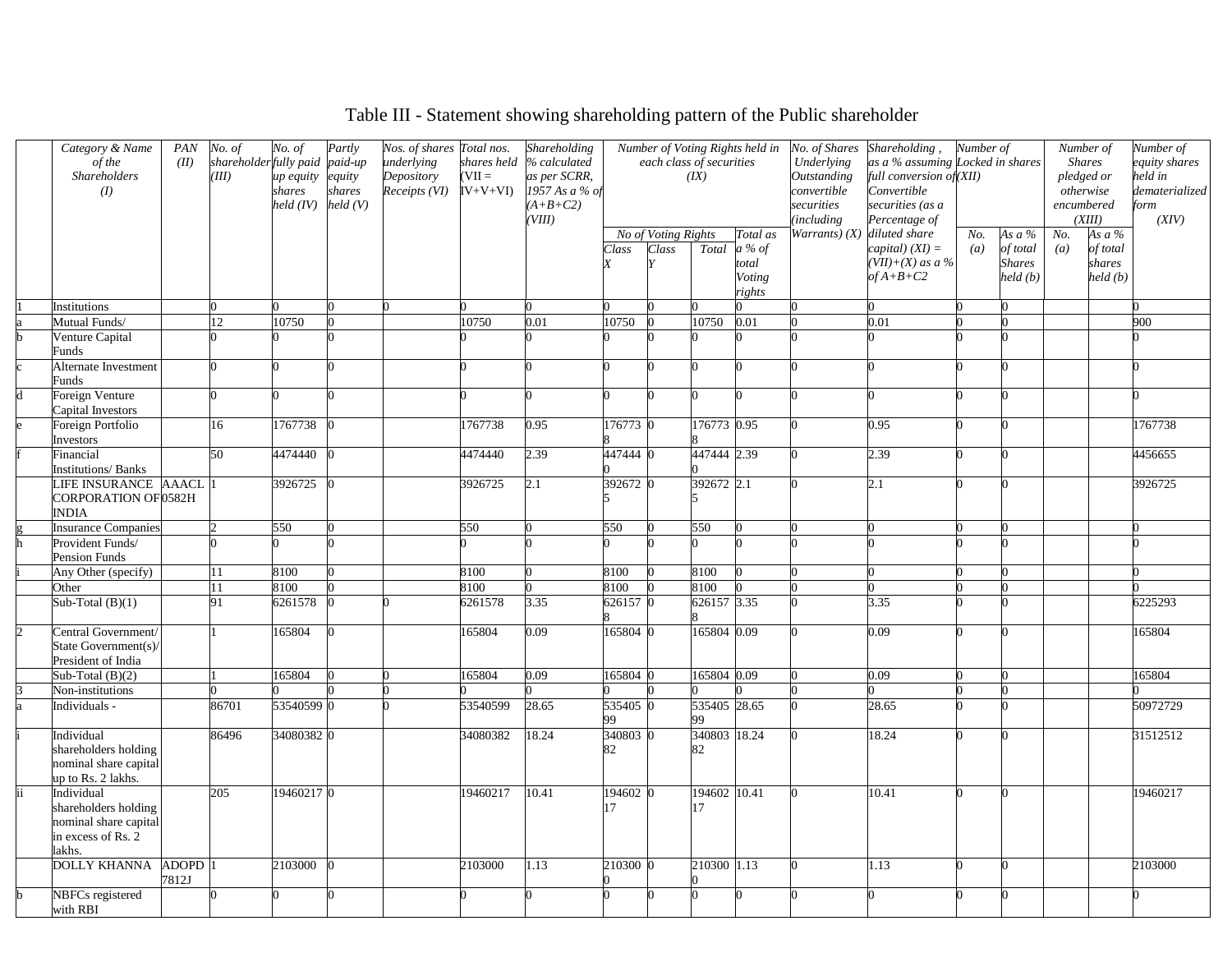|   | <b>Employee Trusts</b>  |              |       |            |  |          |       |                |   |                    |       |            |  |  |          |
|---|-------------------------|--------------|-------|------------|--|----------|-------|----------------|---|--------------------|-------|------------|--|--|----------|
| h | Overseas                |              |       |            |  |          |       |                |   |                    |       |            |  |  |          |
|   | Depositories            |              |       |            |  |          |       |                |   |                    |       |            |  |  |          |
|   | (holding DRs)           |              |       |            |  |          |       |                |   |                    |       |            |  |  |          |
|   | (balancing figure)      |              |       |            |  |          |       |                |   |                    |       |            |  |  |          |
| e | Any Other (specify)     |              | 4449  | 27335067 0 |  | 27335067 | 14.63 | 273350 0<br>67 |   | 273350 14.63<br>67 |       | 14.63      |  |  | 26128776 |
|   | <b>Bodies Corporate</b> |              | 529   | 20952561 0 |  | 20952561 | 11.21 | 209525 0<br>61 |   | 209525             | 11.21 | 1.21       |  |  | 20895586 |
|   | <b>FINQUEST</b>         | <b>AABCB</b> |       | 15470711 0 |  | 15470711 | 8.28  | 154707 0       |   | 154707 8.28        |       | 8.28       |  |  | 15470711 |
|   | <b>SECURITIES</b>       | 7028F        |       |            |  |          |       |                |   |                    |       |            |  |  |          |
|   | <b>PRIVATE</b>          |              |       |            |  |          |       |                |   |                    |       |            |  |  |          |
|   | <b>IMITED-</b>          |              |       |            |  |          |       |                |   |                    |       |            |  |  |          |
|   | <b>PROPRIETARY</b>      |              |       |            |  |          |       |                |   |                    |       |            |  |  |          |
|   | <b>ACCOUNT</b>          |              |       |            |  |          |       |                |   |                    |       |            |  |  |          |
|   | Clearing member         |              | 121   | 994170     |  | 994170   | 0.53  | 994170 0       |   | 994170 0.53        |       | 0.53       |  |  | 994170   |
|   | Employees               |              | 1581  | 635345     |  | 635345   | 0.34  | 635345 0       |   | 635345 0.34        |       | 0.34       |  |  |          |
|   | Foreign Portfolio       |              |       | 5845       |  | 5845     |       | 5845           | 0 | 5845               |       |            |  |  | 5845     |
|   | Investors (Category     |              |       |            |  |          |       |                |   |                    |       |            |  |  |          |
|   | $\rm III)$              |              |       |            |  |          |       |                |   |                    |       |            |  |  |          |
|   | HUF                     |              | 1390  | 2240409    |  | 2240409  | 1.2   | 224040 0       |   | 224040 1.2         |       | $\cdot$ .2 |  |  | 2240134  |
|   | Non-Resident Indian     |              | 818   | 1931787    |  | 1931787  | 1.03  | 193178 0       |   | 193178 1.03        |       | 1.03       |  |  | 1918741  |
|   | (NRI)                   |              |       |            |  |          |       |                |   |                    |       |            |  |  |          |
|   | Other                   |              |       | 500000     |  | 500000   | 0.27  | 500000 0       |   | 500000 0.27        |       | 0.27       |  |  |          |
|   | Overseas Corporate      |              |       | 39800      |  | 39800    | 0.02  | 39800          |   | 39800              | 0.02  | 0.02       |  |  | 39150    |
|   | <b>Bodies</b>           |              |       |            |  |          |       |                |   |                    |       |            |  |  |          |
|   | Trusts                  |              |       | 35150      |  | 35150    | 0.02  | 35150          |   | 35150              | 0.02  | 0.02       |  |  | 35150    |
|   | Sub-Total $(B)(3)$      |              | 91150 | 80875666 0 |  | 80875666 | 43.28 | 808756 0       |   | 808756 43.28       |       | 43.28      |  |  | 77101505 |
|   |                         |              |       |            |  |          |       | 66             |   | 66                 |       |            |  |  |          |
|   | <b>Total Public</b>     |              | 91242 | 87303048 0 |  | 87303048 | 46.72 | 873030 0       |   | 873030 46.72       |       | 46.72      |  |  | 83492602 |
|   | Shareholding $(B)=$     |              |       |            |  |          |       | 48             |   | 48                 |       |            |  |  |          |
|   | $(B)(1)+(B)(2)+(B)(3)$  |              |       |            |  |          |       |                |   |                    |       |            |  |  |          |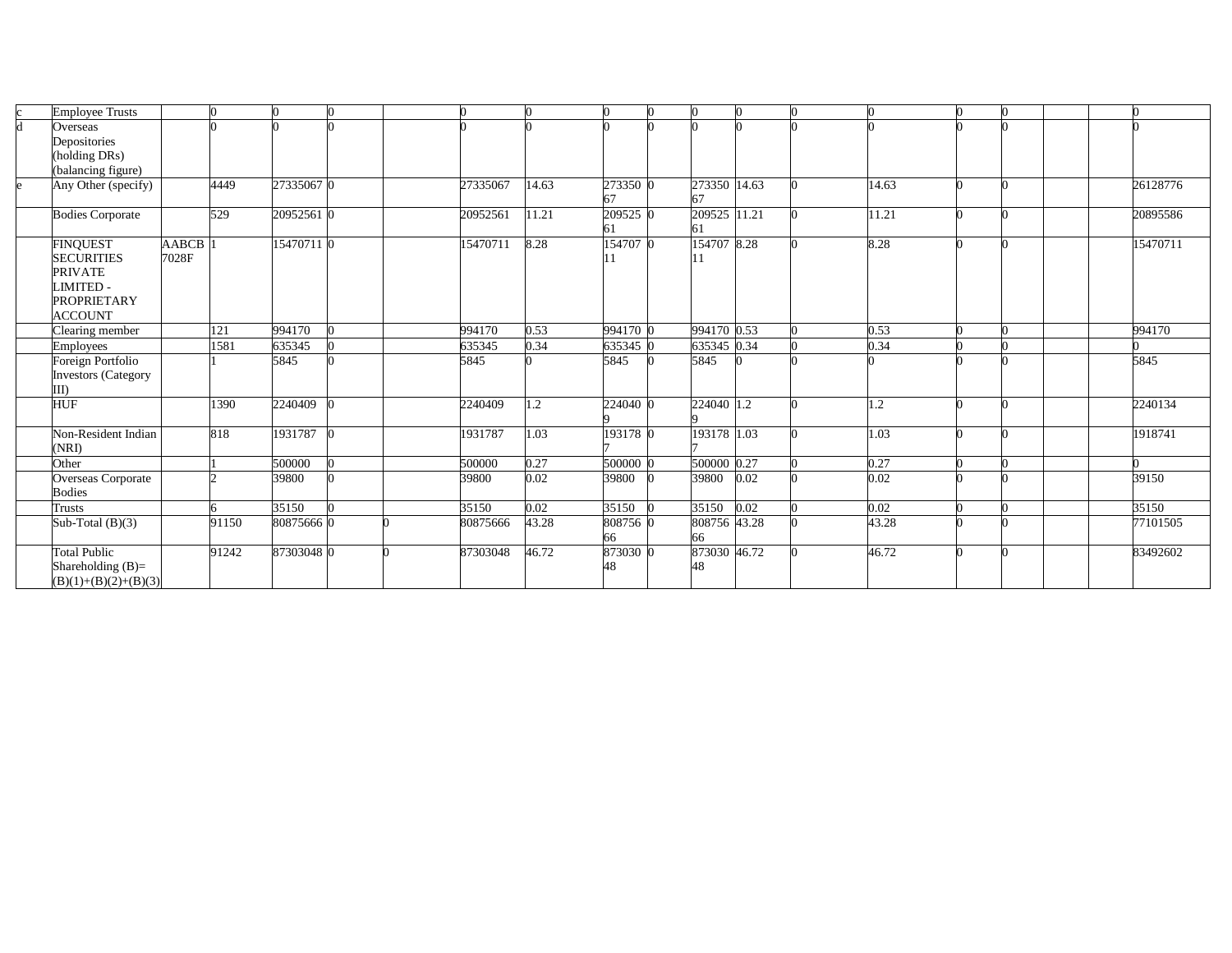## Table IV - Statement showing shareholding pattern of the Non Promoter- Non Public shareholder

| Category & Name of      | PAN                | No. of | No. of                       | Partly | Nos. of shares                         |          | Total no. Shareholding   |           |                            |             | Number of Voting Rights held in each | No. of Shares           | Total            |       | Number of | Number of Shares           | Number of            |
|-------------------------|--------------------|--------|------------------------------|--------|----------------------------------------|----------|--------------------------|-----------|----------------------------|-------------|--------------------------------------|-------------------------|------------------|-------|-----------|----------------------------|----------------------|
| the Shareholders        | (II)               |        | sharehold fully paid paid-up |        | underlying                             |          | shares held % calculated |           | class of securities $(IX)$ |             |                                      | Underlying              | shareholding,    |       | Locked in | pledged or                 | <i>equity shares</i> |
| (I)                     |                    | er     | <i>up equity</i>             | equity | Depository                             | $(VII =$ | as per SCRR,             |           |                            |             |                                      | Outstanding             | as a $\%$        |       | shares    | otherwise                  | held in              |
|                         |                    | (III)  | shares                       | shares | Receipts (VI)   IV+V+VI)   1957 As a % |          |                          |           |                            |             |                                      | convertible             | assuming full    | (XII) |           | encumbered                 | dematerialized       |
|                         |                    |        | held (IV)                    | held   |                                        |          | of $(A+B+C2)$            |           |                            |             |                                      | securities              | Conversion of    |       |           | (XIII)                     | form (XIV) (Not      |
|                         |                    |        |                              | (V)    |                                        |          | (VIII)                   |           | No of Voting Rights        |             | Total as                             | <i>(including)</i>      | convertible      |       |           | No. As a % No. As a % of   | Applicable)          |
|                         |                    |        |                              |        |                                        |          |                          | Class     | Class                      | Total       | $a\%$ of                             | <i>Warrants</i> ) $(X)$ | securities (as a |       |           | of total (Not total shares |                      |
|                         |                    |        |                              |        |                                        |          |                          | A         |                            |             | Total                                |                         | percentage of    |       |           | Shares applic held (Not    |                      |
|                         |                    |        |                              |        |                                        |          |                          |           |                            |             | Voting                               |                         | diluted share    |       | held      | able) applicable)          |                      |
|                         |                    |        |                              |        |                                        |          |                          |           |                            |             | rights                               |                         | capital) (XI)    |       |           |                            |                      |
| Custodian/DR            |                    |        |                              |        | 16791800                               | 16791800 |                          |           |                            |             |                                      |                         |                  |       |           |                            | 16791800             |
| Holder                  |                    |        |                              |        |                                        |          |                          |           |                            |             |                                      |                         |                  |       |           |                            |                      |
| The Bank of New         | AACCT <sup>1</sup> |        |                              |        | 16791800                               | 16791800 |                          | 1679180 0 |                            | 167918 8.99 |                                      |                         |                  |       |           |                            | 16791800             |
| <b>York Mellon</b>      | 2969G              |        |                              |        |                                        |          |                          |           |                            |             |                                      |                         |                  |       |           |                            |                      |
| <b>Employee Benefit</b> |                    |        |                              |        |                                        |          |                          |           |                            |             |                                      |                         |                  |       |           |                            |                      |
| Trust (under SEBI       |                    |        |                              |        |                                        |          |                          |           |                            |             |                                      |                         |                  |       |           |                            |                      |
| (Share based            |                    |        |                              |        |                                        |          |                          |           |                            |             |                                      |                         |                  |       |           |                            |                      |
| Employee Benefit)       |                    |        |                              |        |                                        |          |                          |           |                            |             |                                      |                         |                  |       |           |                            |                      |
| Regulations, 2014)      |                    |        |                              |        |                                        |          |                          |           |                            |             |                                      |                         |                  |       |           |                            |                      |
| Total Non-Promoter-     |                    |        |                              |        | 16791800                               | 16791800 |                          |           |                            |             |                                      |                         |                  |       |           |                            | 16791800             |
| Non Public              |                    |        |                              |        |                                        |          |                          |           |                            |             |                                      |                         |                  |       |           |                            |                      |
| Shareholding $(C)=$     |                    |        |                              |        |                                        |          |                          |           |                            |             |                                      |                         |                  |       |           |                            |                      |
| $(C)(1)+(C)(2)$         |                    |        |                              |        |                                        |          |                          |           |                            |             |                                      |                         |                  |       |           |                            |                      |

## Table V - Statement showing shareholding pattern of the Significant Beneficiary Owner (SBO)

|                | <b>Name</b>                                     | <b>PAN</b><br><b>Nationality</b><br>Details of holding/exercise of right of the SBO in the reporting company, whether direct or<br>Passport No. |                                     |                           |               |                      |                                                                            |                               |                                                |                                                                |  |
|----------------|-------------------------------------------------|-------------------------------------------------------------------------------------------------------------------------------------------------|-------------------------------------|---------------------------|---------------|----------------------|----------------------------------------------------------------------------|-------------------------------|------------------------------------------------|----------------------------------------------------------------|--|
|                |                                                 |                                                                                                                                                 | in case of a<br>foreign<br>national |                           | <b>Shares</b> | <b>Voting rights</b> | <b>Rights on</b><br>distributable<br>dividend or any<br>other distribution | <b>Exercise</b> of<br>control | <b>Exercise</b> of<br>significant<br>influence | acquisition of<br>significant<br>beneficial<br><i>interest</i> |  |
|                | Ashwin C<br>Muthiah                             | AAEPA4148H                                                                                                                                      |                                     | Singapore                 | 41.37         | 41.37                |                                                                            |                               |                                                |                                                                |  |
| A              | <b>AMI</b> Holdings<br>Private Limited          | AABCP1877G                                                                                                                                      |                                     | Indian                    | 18.31         | 18.31                |                                                                            | N <sub>0</sub>                | N <sub>o</sub>                                 | 10-Jan-2013                                                    |  |
| B              | Lotus Fertilizers AABCL0193K<br>Private Limited |                                                                                                                                                 |                                     | Indian                    | 13.75         | 13.75                |                                                                            | N <sub>0</sub>                | No                                             | 26-Sep-2014                                                    |  |
| $\overline{C}$ | FICON Holdings AABCF0667J<br>imited             |                                                                                                                                                 |                                     | Mauritius                 | 7.7           | 7.7                  |                                                                            | No                            | No                                             | 08-Apr-2005                                                    |  |
| $\mathbf{D}$   | Ranford<br>Investments<br>Limited               | AADCR5452K                                                                                                                                      |                                     | Marshal<br>Islands        | 0.94          | 0.94                 |                                                                            | N <sub>o</sub>                | N <sub>o</sub>                                 | 12-Aug-1996                                                    |  |
| $\overline{E}$ | Darnolly<br>Investments<br>Limited              | AACCD5610N                                                                                                                                      |                                     | Marshal<br><b>Islands</b> | 0.65          | 0.65                 |                                                                            | No                            | No                                             | 12-Aug-1996                                                    |  |
| E              | Ashwin C<br>Muthiah                             | AAEPA4148H                                                                                                                                      |                                     | Singapore                 | 0.02          | 0.02                 |                                                                            | Yes                           | Yes                                            | 02-Aug-1986                                                    |  |